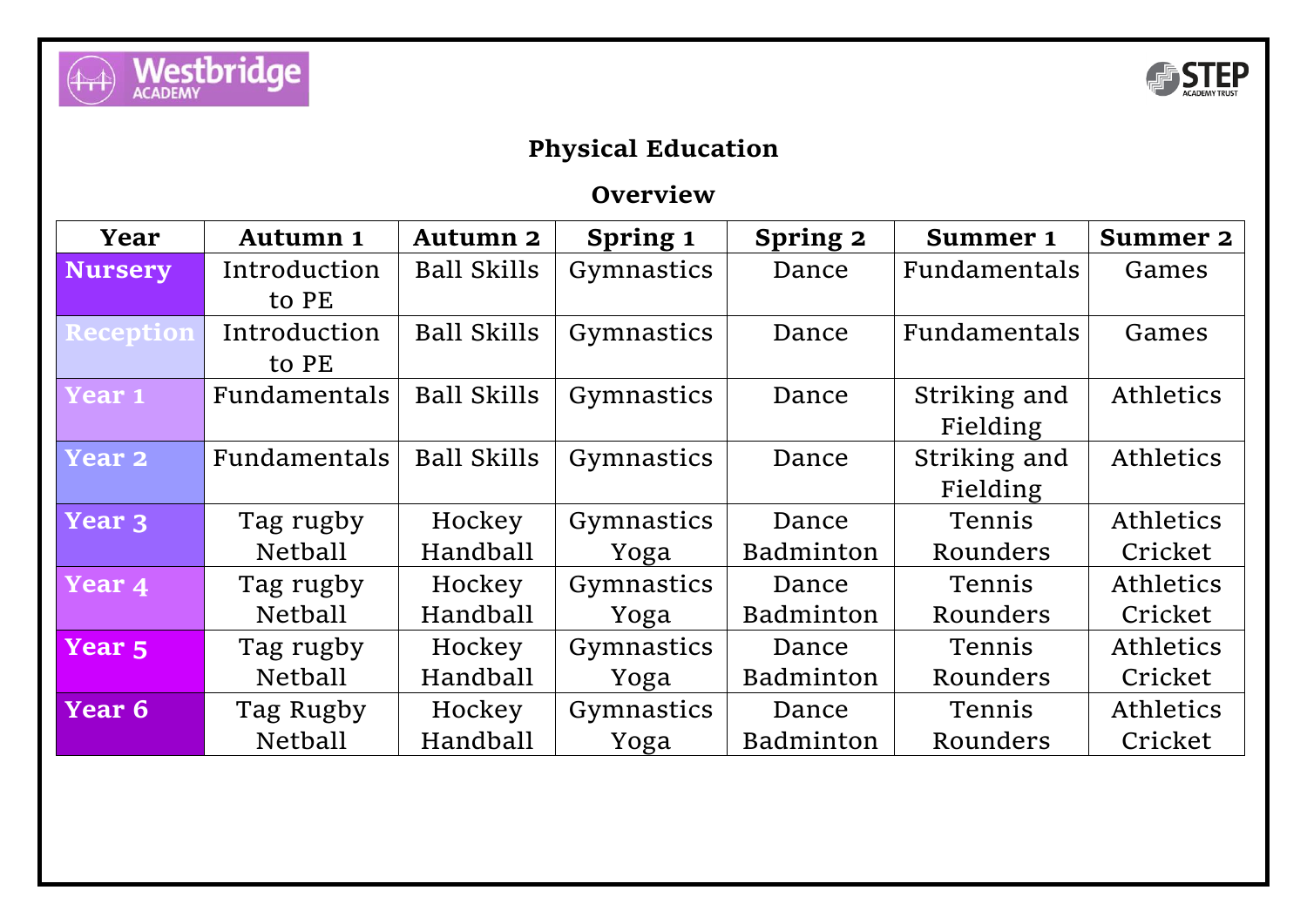



## **Physical Education**

## **Progression of Knowledge and Skills**

| <b>Early Years Foundation Stage (EYFS)</b> |                    |                     |                        |                              |                     |
|--------------------------------------------|--------------------|---------------------|------------------------|------------------------------|---------------------|
| <b>Introduction</b><br>to PE               | <b>Ball Skills</b> | <b>Gymnastics</b>   | <b>Dance</b>           | <b>Fundamentals</b>          | <b>Games</b>        |
| Explore                                    | Beginning to take  | Can use a range of  | Building confidence to | Confident to try new         | Beginning to take   |
| movement                                   | turns with others  | large and small     | try new challenges and | challenges, deciding the     | turns with others   |
| skills                                     |                    | apparatus with an   | perform in front of    | skills I use to complete the | and encourage       |
|                                            | Explore a range of | awareness of        | others                 | task.                        | others              |
| Follow                                     | ball skills        | safety.             |                        |                              |                     |
| instructions                               |                    |                     | Explore movement       | Play co-operatively, take    | Play games honestly |
| with support                               | Preserve with      | Can explore         | skills                 | turns and congratulate       | guided by the rules |
|                                            | support when       | movement skills     | Beginning to use and   | others.                      | with support        |
| Beginning to                               | trying new         | with balance and    | remember sequences     |                              |                     |
| negotiate                                  | challenges         | co-ordination.      | and patterns of        | Follow instructions          | Use movement skills |
| space safely                               |                    |                     | movements which are    | involving several ideas or   | with developing     |
|                                            | Play ball games    | Building my         | related to music and   | actions                      | balance and co-     |
| Understand                                 | with consideration | confidence to try   | rhythm                 |                              | ordination          |
| the rules of                               | of the rules       | new challenges.     |                        | Negotiate space safely       |                     |
| the games and                              |                    | Beginning to work   |                        | with the consideration for   | Explore a range of  |
| know that it is                            |                    | co-operatively with |                        | myself and others            | ball skills         |
| important to                               |                    | others.             |                        |                              |                     |
| follow them                                |                    |                     |                        |                              |                     |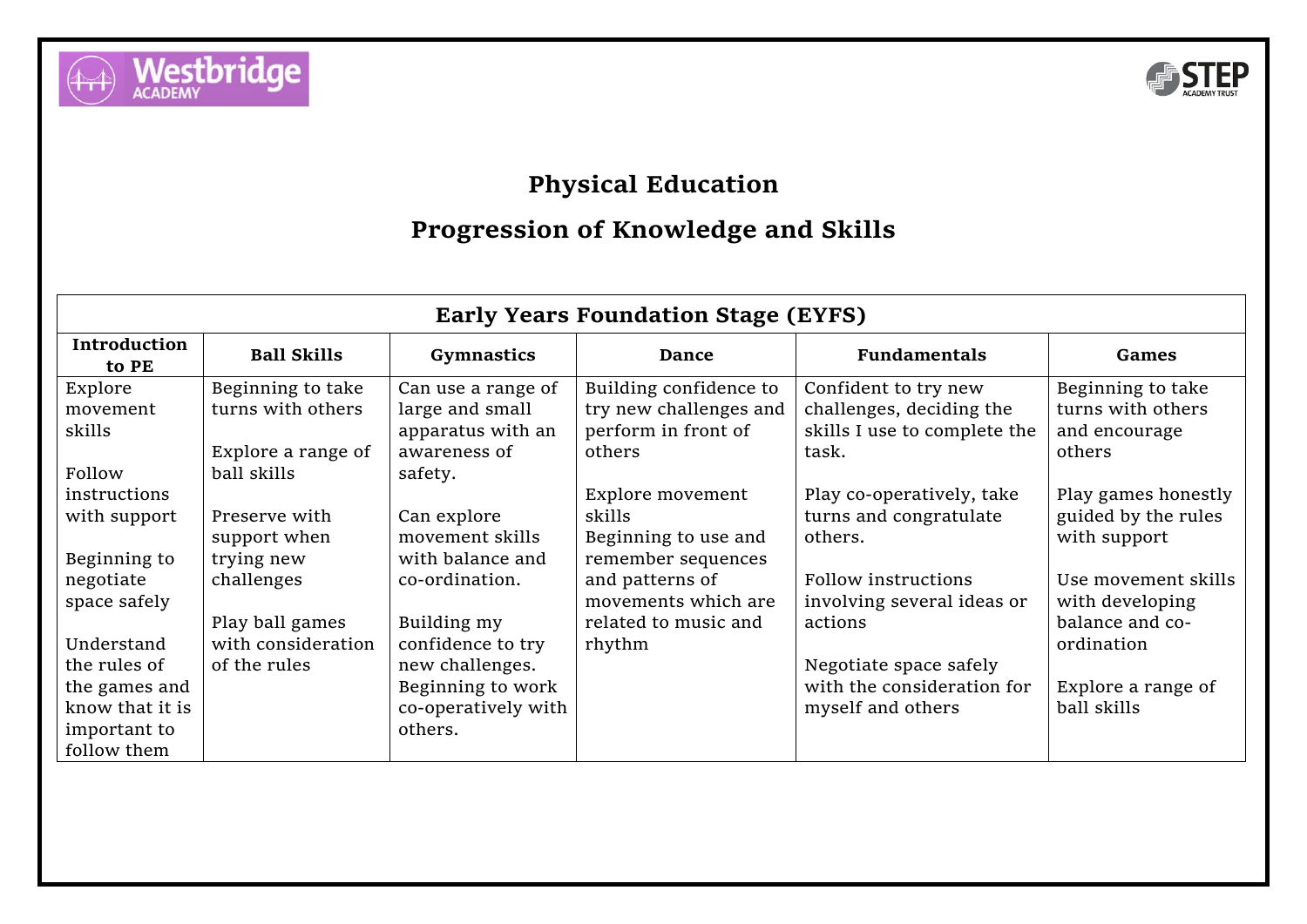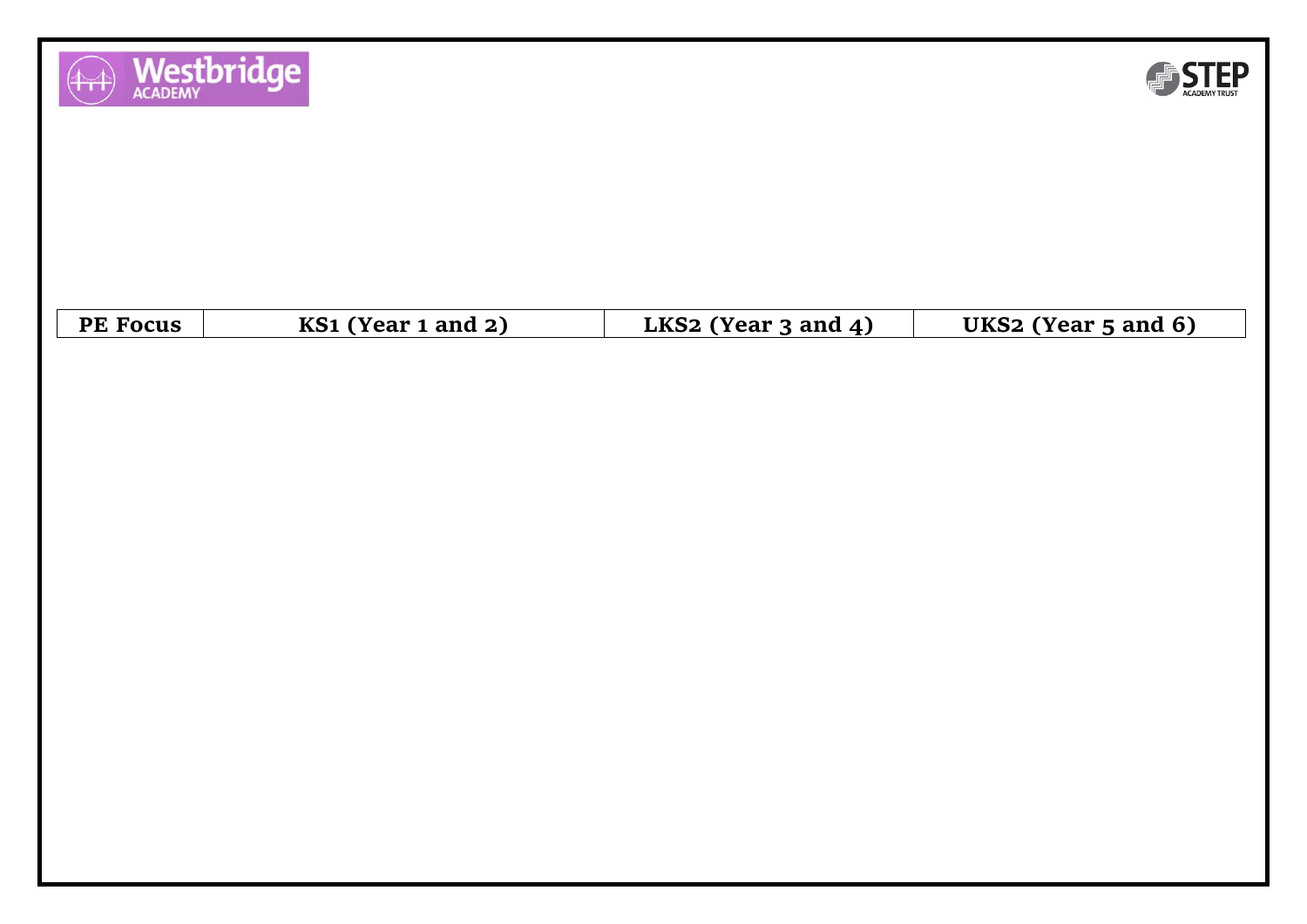



|                   | Develop fundamental movement<br>$\bullet$ | Adapt sequences to suit   | Create and perform<br>$\bullet$          |
|-------------------|-------------------------------------------|---------------------------|------------------------------------------|
|                   | skills with increasing competence.        | different apparatus       | sequences using apparatus,               |
|                   |                                           |                           | individually and with a                  |
|                   | Perform basic gymnastic actions with      | Plan and perform actions  | partner as well as gymnastic             |
|                   | some control and balance                  | that flow well into       | shapes, actions and balances             |
|                   |                                           | sequences with a partner  |                                          |
|                   | Link simple actions together to           | that include a change of  | Can work collaboratively<br>$\bullet$    |
|                   | create a sequence                         | level and shape           | with others to create a                  |
|                   |                                           |                           | sequence                                 |
|                   | Perform sequence in front of others       | With help, recognise how  |                                          |
|                   |                                           | performances could be     | Use canon, synchronisation<br>$\bullet$  |
|                   | Provide feedback using key words          | improved                  | and mirroring when                       |
|                   |                                           |                           | performing with a partner                |
| <b>Gymnastics</b> |                                           | Move in unison with a     | and group                                |
|                   |                                           | partner                   |                                          |
|                   |                                           |                           | Provide feedback to improve<br>$\bullet$ |
|                   |                                           | Provide feedback using    | my work using subject                    |
|                   |                                           | subject specific language | specific vocabulary                      |
|                   |                                           |                           |                                          |
|                   |                                           |                           | Use a set criteria to make               |
|                   |                                           |                           | simple judgments about                   |
|                   |                                           |                           | performances                             |
|                   |                                           |                           |                                          |
|                   |                                           |                           |                                          |
|                   |                                           |                           |                                          |
|                   |                                           |                           |                                          |
|                   |                                           |                           |                                          |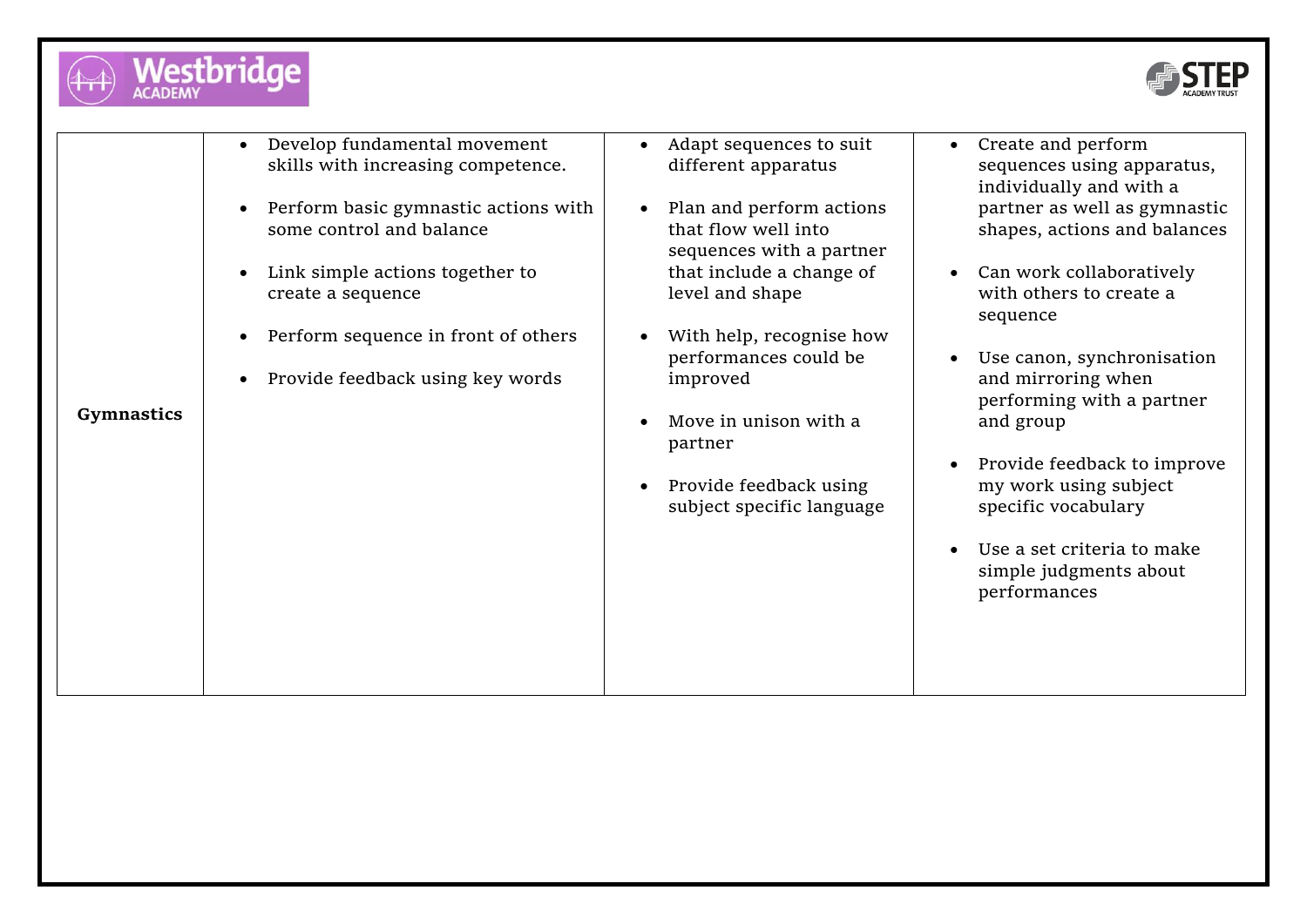



| <b>Dance</b>             | Begin to use counts<br>$\bullet$<br>Can copy, remember and repeat<br>actions<br>Work with others to share ideas and<br>appropriate movements for different<br>dance ideas.<br>Evaluate someone else's performance<br>$\bullet$<br>Work with a partner using mirroring<br>and unison in our actions                                                                                                                     | Provide feedback to others<br>using subject specific<br>vocabulary<br>Repeat remember and<br>perform set choreography<br>Use counts to keep in time<br>with a partner and group<br>Create and perform short<br>dance phrases that<br>communicate an idea<br>Show respect for others<br>when working as a group<br>and watching others<br>perform | Accurately copy and repeat<br>set choreography<br>Choreograph phrases<br>individually and with others<br>Confidently perform different<br>styles of dance<br>Use counts when<br>choreographing to stay in<br>time with others and the<br>music<br>Use subject specific<br>vocabulary to evaluate and<br>refine my own and others'<br>work |
|--------------------------|------------------------------------------------------------------------------------------------------------------------------------------------------------------------------------------------------------------------------------------------------------------------------------------------------------------------------------------------------------------------------------------------------------------------|--------------------------------------------------------------------------------------------------------------------------------------------------------------------------------------------------------------------------------------------------------------------------------------------------------------------------------------------------|-------------------------------------------------------------------------------------------------------------------------------------------------------------------------------------------------------------------------------------------------------------------------------------------------------------------------------------------|
| Striking and<br>Fielding | Strike a ball with their hand<br>$\bullet$<br>Roll a ball towards a target<br>$\bullet$<br>Track a ball that is coming towards<br>$\bullet$<br>them<br>Understand the rules of a game<br>$\bullet$<br>Beginning to develop under arm and<br>$\bullet$<br>over arm throwing<br>Provide feedback using subject<br>$\bullet$<br>specific vocabulary<br>Strike a ball with equipment with<br>$\bullet$<br>some consistency | Bowl a ball towards a<br>$\bullet$<br>target<br>Beginning to strike a<br>bowled ball<br>Use overarm and<br>underarm throwing as well<br>as catching                                                                                                                                                                                              | Develop a wider range of<br>fielding skills and applying<br>them under pressure<br>Identify when I am successful<br>and what I need to do to<br>improve<br>Striking a ball with a range<br>of equipment<br>Apply tactics in a variety of<br>positions: batter, bowler and<br>fielder                                                      |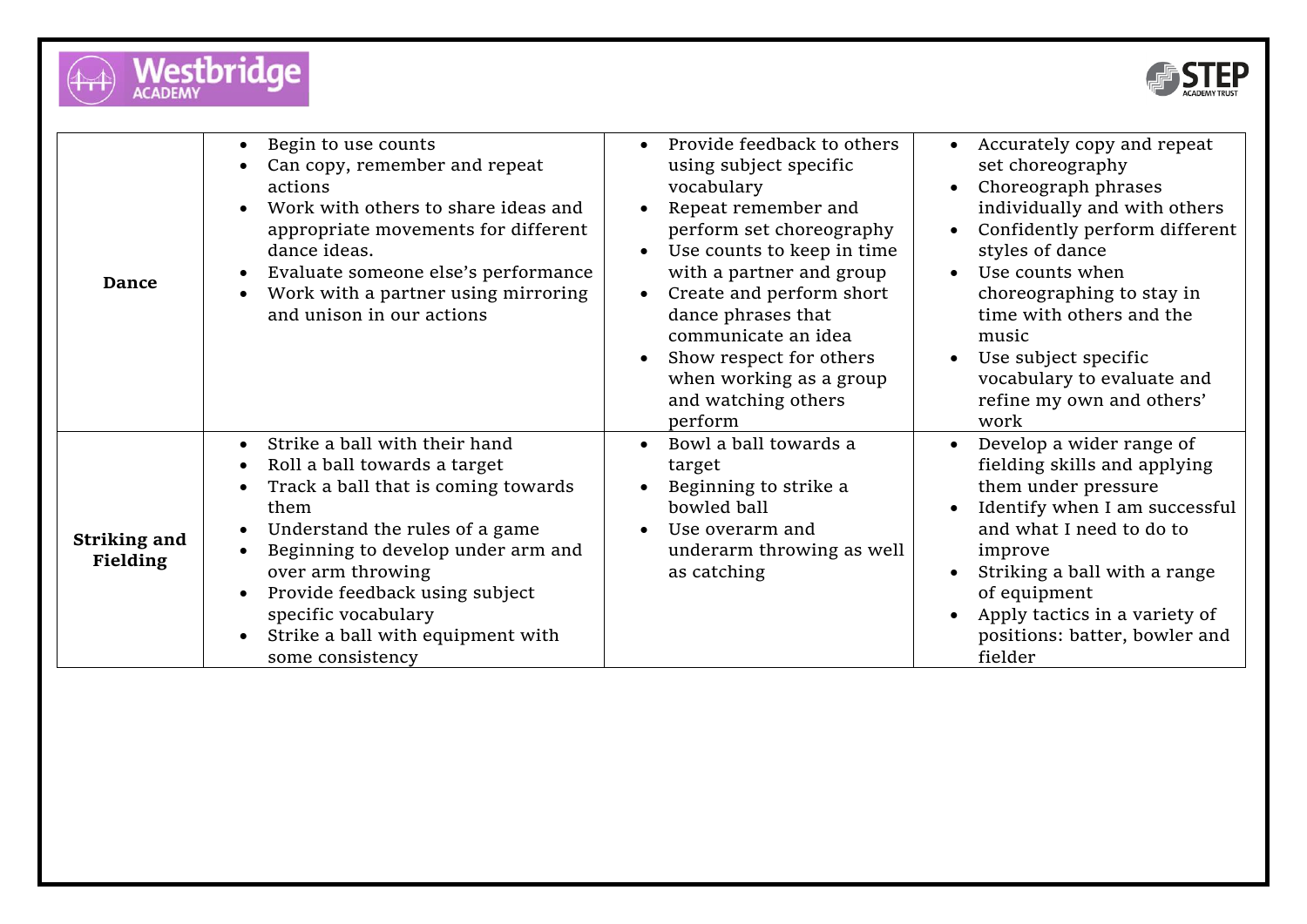



| <b>Athletics</b>                | Throw towards a target<br>Beginning to show balance and co-<br>ordination when changing direction<br>Develop over arm throwing<br>Run at different speeds<br>Understand the difference between a<br>jump, a leap and a hop and choose<br>which allows me to jump the furthest<br>Land with control                                                                                          | Jumping for distance<br>Take part in a relay<br>activity, remembering<br>when to run<br>Throw a variety of objects<br>Show determination to<br>achieve my best<br>Use different take off and<br>landings when jumping | Choose the best pace for a<br>running event<br>Perform a range of umping<br>techniques showing control<br>on take-off and landing<br>Persevere to achieve personal<br>bests<br>Use feedback to improve my<br>sprinting technique<br>Show accuracy when<br>$\bullet$<br>throwing for distance |
|---------------------------------|---------------------------------------------------------------------------------------------------------------------------------------------------------------------------------------------------------------------------------------------------------------------------------------------------------------------------------------------------------------------------------------------|-----------------------------------------------------------------------------------------------------------------------------------------------------------------------------------------------------------------------|----------------------------------------------------------------------------------------------------------------------------------------------------------------------------------------------------------------------------------------------------------------------------------------------|
| <b>Fundamentals</b><br>KS1 only | Change direction when moving at<br>speed<br>Run at different speeds<br>Select my own actions in response to<br>a task<br>Show hopping, skipping and jumping<br>movements<br>Work co-operatively with a partner<br>and small group to complete a task<br>Show balance and co-ordination<br>when static and at different speeds<br>Describe how my body feels during<br>$\bullet$<br>exercise |                                                                                                                                                                                                                       |                                                                                                                                                                                                                                                                                              |
| <b>Ball Skill</b><br>KS1 only   | Dribble a ball with my hands and feet<br>$\bullet$<br>with some control<br>Catch with two hands<br>Beginning to understand simple<br>tactics<br>Roll and throw with some accuracy<br>towards a target<br>Track a ball that is coming towards<br>me and collect it                                                                                                                           |                                                                                                                                                                                                                       |                                                                                                                                                                                                                                                                                              |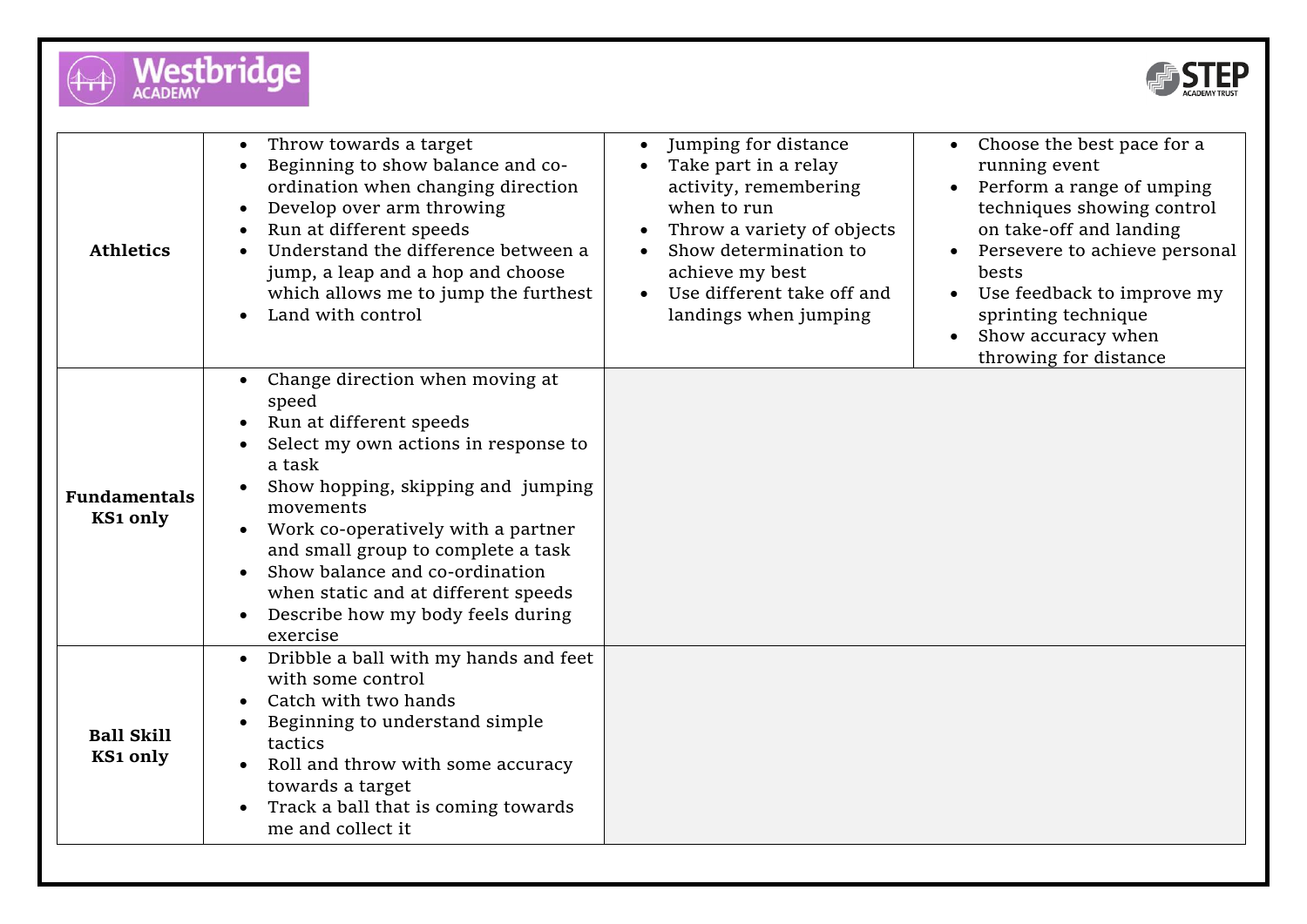



|                               | Send and receive a ball using both<br>kicking and throwing and catching<br>skills |                                                                                                                                                                                                                                                                                                                                                                                                                                                                                                                                                           |                                                                                                                                                                                                                                                                                                                                                                                                                                                     |
|-------------------------------|-----------------------------------------------------------------------------------|-----------------------------------------------------------------------------------------------------------------------------------------------------------------------------------------------------------------------------------------------------------------------------------------------------------------------------------------------------------------------------------------------------------------------------------------------------------------------------------------------------------------------------------------------------------|-----------------------------------------------------------------------------------------------------------------------------------------------------------------------------------------------------------------------------------------------------------------------------------------------------------------------------------------------------------------------------------------------------------------------------------------------------|
| Invasion<br>Games<br>KS2 only |                                                                                   | Use simple tactics to help<br>my team score or game<br>possession<br>Learn rules of invasion<br>games and begin to use<br>them honestly<br>Dribble, pass, receive and<br>shoot a ball with some<br>control<br>Find space away from<br>others and near to my goal<br>Track an opponent to slow<br>them down and prevent<br>the other team form<br>scoring<br>Understand my role as an<br>attacker and as a defender<br>Work co-operatively with<br>my group to self-manage<br>games<br>Provide feedback using<br>subject specific<br>terminology on others | Communicate with my team<br>to identify space<br>Dribble, pass, receive and<br>shoot the ball with some<br>control under pressure<br>Identify if they are successful<br>and what they need to do to<br>improve<br>Use tracking and interception<br>when playing in defence<br>Understand the need for<br>tactics and can identify when<br>to use them in different<br>situations.<br>Understand the rules of the<br>game and apply them<br>honestly |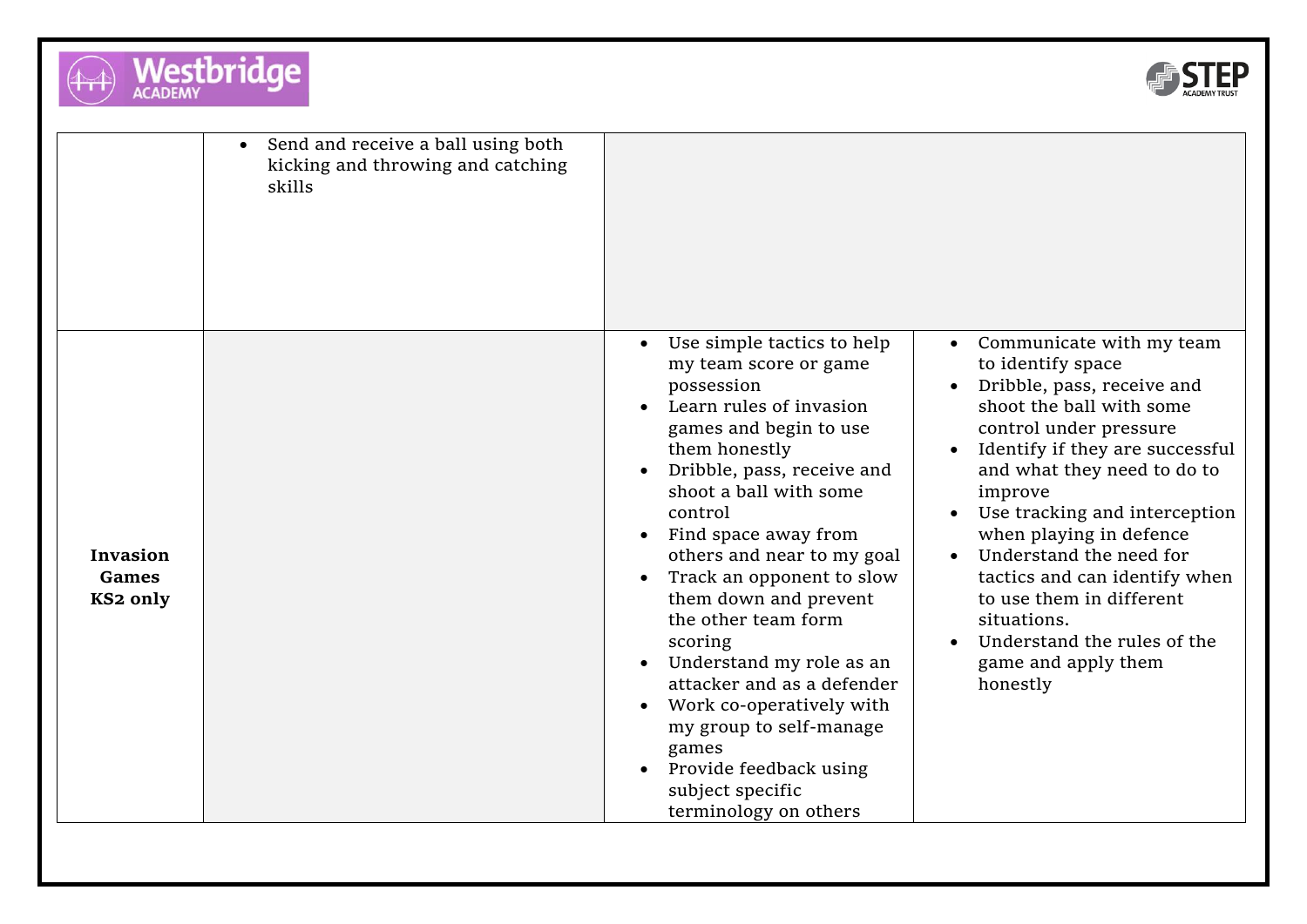



|                                   | Understand what<br>themselves need to do to<br>improve.                                                                                                                                                                                                                                                                   |                                                                                                                                                                                                                                                                                                               |
|-----------------------------------|---------------------------------------------------------------------------------------------------------------------------------------------------------------------------------------------------------------------------------------------------------------------------------------------------------------------------|---------------------------------------------------------------------------------------------------------------------------------------------------------------------------------------------------------------------------------------------------------------------------------------------------------------|
| Net and Wall<br>Games<br>KS2 only | Return a ball to a partner<br>$\bullet$<br>Use a range basic racket<br>skills<br>Understand the aim of a<br>game<br>Sometimes play a<br>continuous game<br>Understand the rules of a<br>game and apply them<br>honestly and fairly.                                                                                       | Use a range of basic and<br>$\bullet$<br>complex racket skills<br>To perform skills under<br>pressure<br>Recognise their own strength<br>and areas that need<br>development<br>To select an appropriate<br>action for a situation<br>Work co-operatively to<br>manage games                                   |
| Yoga<br>KS2 only                  | Copy and link yoga poses<br>to create a short flow<br>Describe how yoga makes<br>me feel<br>Move from one pose to<br>another in time with my<br>breath<br>Work with others to create<br>a flow<br>Show increasing control<br>$\bullet$<br>and balance when holding<br>poses<br>Demonstrate yoga poses<br>with clear shape | Lead others through poses<br>and flows<br>Create a yoga flow working<br>safely with a partner<br>Move with control from one<br>pose to another in time with<br>my breath<br>Show strength and flexibility<br>whilst holding poses.<br>Recognise my own and others<br>strengths and suggest ways<br>to improve |